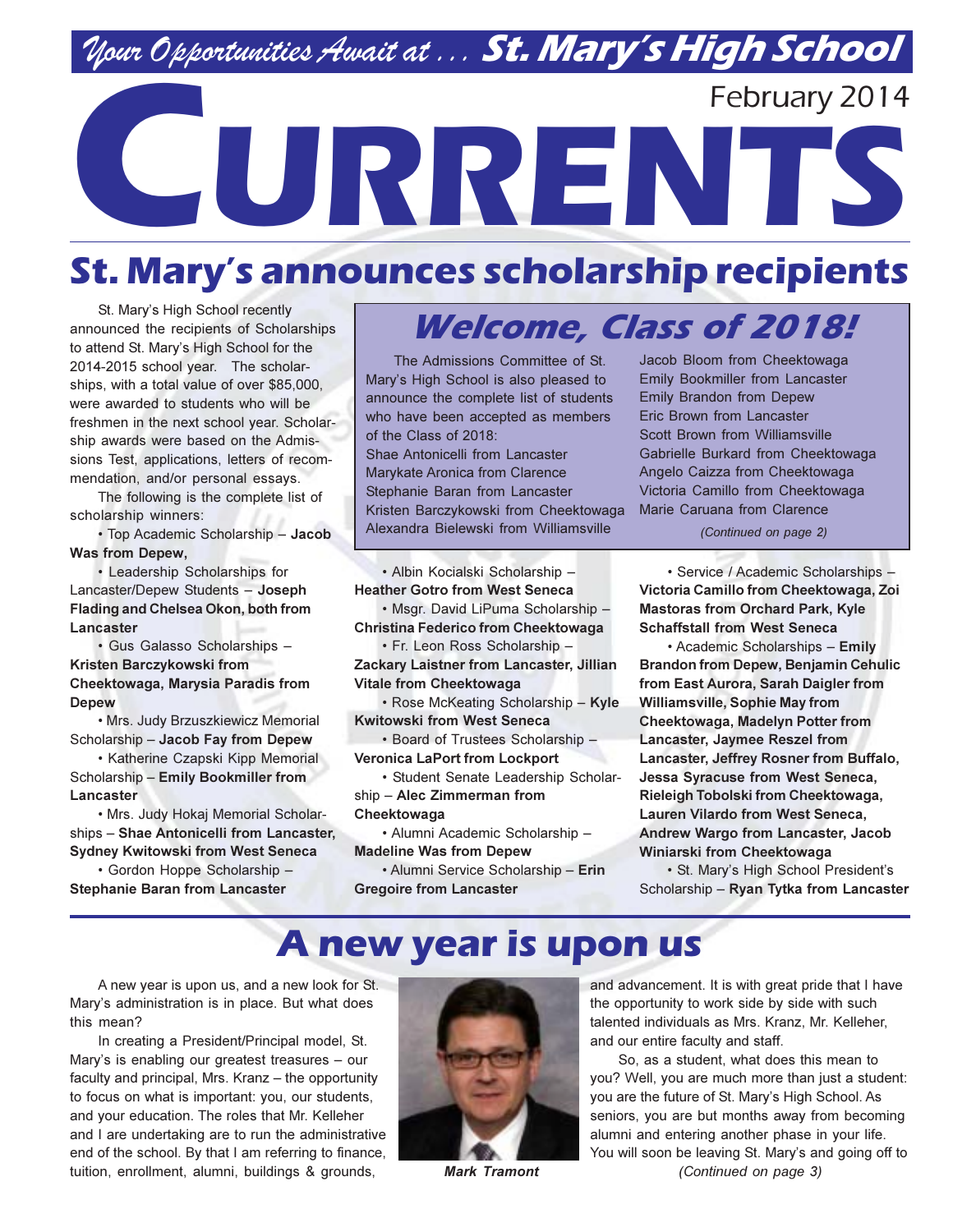#### **Class of 2018** (continued from page 1)

Benjamin Cehulic from East Aurora Rachel Cichocki from Lancaster Joshua Ciesielski from Cheektowaga Matthew Ciezki from Lancaster Ja'Shawn Collins from Buffalo Michael Cowan from Cheektowaga Ryan Crapo from Lackawanna Samuel Croce from Elma Sarah Daigler from Williamsville Elizabeth D'Andrea from Lancaster Mohanad Darfor from Buffalo DaVontae Davis from Buffalo Margaret DeWitt from West Seneca Erin DiPirro from Lancaster Hakeem Dobbins from Buffalo Onalee Duane from Lancaster Kevin Durkin from Williamsville Caitlyn Dyster from Lewiston Mary Eggert from Buffalo Blake English from Lockport Jacob Fay from Depew Christina Federico from Cheektowaga Christian Fisher from Buffalo Joseph Flading from Lancaster Maria Fontaine from Darien Center Dean Gallagher from Lancaster Rebecca Garner from Buffalo **Troy Gooch from Lancaster** Heather Gotro from West Seneca James Graff from Depew Erin Gregoire from Lancaster Jayden Gulledge from Buffalo Natalie Halady from Cheektowaga Davonte Hall from Buffalo Sarah Hapeman from Williamsville Angelique Hartman from Buffalo Grace Harvey from Williamsville Daniel Hatfield from Bowmansville Noah Hausbeck from Tonawanda Adam Helwig from Alden

Angela Hora from Cheektowaga Kenvatta Huston from Lockport Chloe Isbrandt from Cheektowaga Ander Jankowski from Cheektowaga Victoria Jasinski from Lancaster Julia Jaworski from East Aurora Robert Jellinick from East Amherst Sarah Jiva from Williamsville Derek Johnson from Buffalo Jeremy Johnson from Buffalo John Kandler from Lancaster Jessica Kozminski from Depew Nicole Kruse from Cheektowaga Cole Kruszka from Hamburg Krystian Krzyszton from Buffalo Kyle Kwitowski from West Seneca Sydney Kwitowski from West Seneca Zackary Laistner from Lancaster Veronica LaPort from Lockport Emily Lewandowski from East Aurora Tayzhauna Lewis from Cheektowaga **Tyron Lott from Buffalo** Jacob Lukasik from Depew Katherine Makowski from Depew Anthony Maple from Buffalo Antonino Marino from Lancaster Zoi Mastoras from Orchard Park **Gout Mawien from Buffalo** Sophie May from Cheektowaga Benjamin Mazurowski from Williamsville Mairead McGovern from Williamsville James Miller from Buffalo Madison Moore from Buffalo Shannon Murty from Depew Nicole Nazzarett from Cheektowaga Janyah Nelson from Buffalo Danielle Norton from Lancaster Chelsea Okon from Lancaster Alicia Pacer from Depew Marysia Paradis from Depew



Interested in Volunteering? Call Mrs. Aguino!

Taven Payne from Buffalo Emily Pijacki from Cheektowaga Madeline Pike from Cheektowaga Bria Posey from Buffalo Mia Posey from Buffalo Madilyn Potter from Lancaster Frank Propis from Lancaster Robert Pugh Jr. from Lockport Donovan Queeno from Buffalo Saequan Reid from Buffalo Jaymee Reszel from Lancaster Taylor Robinson from Lancaster **Trinity Robinson from Elma** Jeffrey Rosner from Buffalo Adam Roszczyk from Cheektowaga Joseph Rozeski from Orchard Park Jae'lin Russell from Buffalo Kyle Schaffstall from West Seneca Anna Schmitz from Marilla Nicholas Schultz from Lancaster Matthew Shalloe from West Seneca Summer Slade from Lancaster Samantha Smith from West Falls **Brandon Smith from Depew** Andrew Snyder from Lancaster Julia Soluri from Depew Mitchell Stein from Clarence Center Matthew Swiatek from Depew Jessa Syracuse from West Seneca Christian Szablewski from Lancaster Rieleigh Tobolski from Cheektowaga Brendan Trapper from Lancaster Robert Trusiak from Lancaster Melanie Tunkey from Getzville Ryan Tytka from Lancaster Lauren Vilardo from West Seneca Jillian Vitale from Cheektowaga Wyatt Von Wrycza from Sloan Kylie Wagner from Williamsvile Andrew Wargo from Lancaster Jacob Was from Depew Madeline Was from Depew Christopher White from West Seneca Jacob Winiarski from Cheektowaga Shala Wright from Buffalo Alec Zimmerman from Cheektowaga Andrew Zimniewicz from Cheektowaga

#### **Currents**

Published 12 times a year by St. Mary's High School 142 Laverack Ave., Lancaster, NY 14086 (716) 683-4824 • www.smhlancers.org

**Vol. 22, Issue 6** 

**Edited by Keith Kidder '85**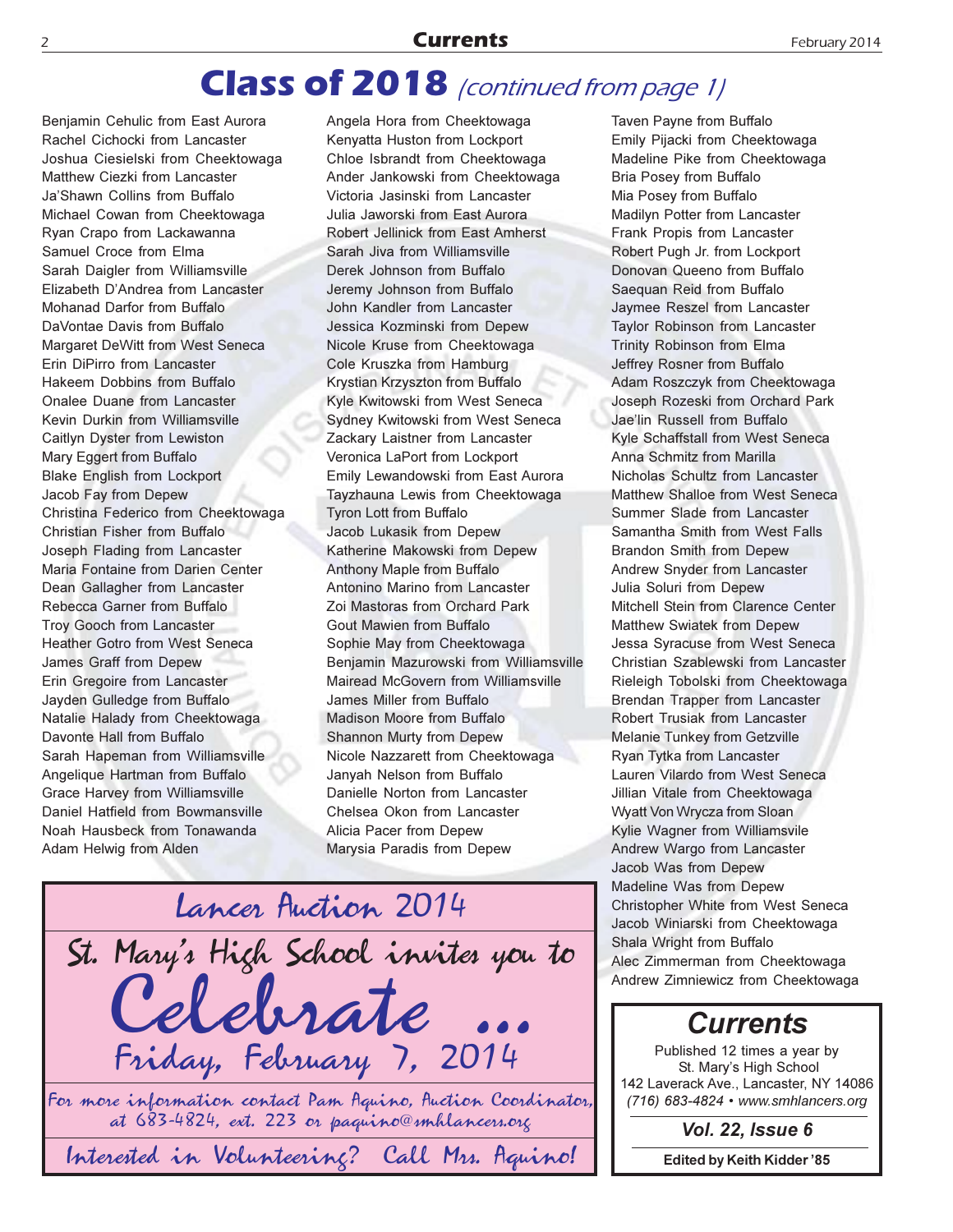## **St. Mary's adds AP Chemistry, French 4, 3D CAD** Changes made to several other courses

Throughout February, the course selection process for 2014-15 will begin. Guidance Counselors will be meeting with students to discuss required courses for graduation and recommended courses to assist students in their college and life pursuits.

This year, St. Mary's has made a few changes to course offerings, including the addition of AP Chemistry and French 4, adjustments to AP American Government, alterations to Introduction to CAD and Advanced CAD courses, and name changes to some of the courses.

Here are descriptions of the new courses and classes that have changed:

• Advanced Placement Chemistry - This course is designed to be the equivalent of a general chemistry course that would be taken by a first-year college student. Structured around the "Six Big Ideas" determined by the College Board, the course works to develop math skills and problem-solving through working with complex and difficult chemistry concepts. This course also involves a laboratory component that helps to develop problem-solving skills by the inclusion of inquiry-based laboratory experiments where students must

develop and test their own procedure to solve a scientific problem. (Prerequisite: Completed Chemistry Regents or Honors and Algebra II / Trig A or Honors, at least 85 on Regents Chemistry Exam, and/or Department Recommendation.)

- French 4 The objectives for this course are directed to student improvement of communication skills in French, both written and spoken. Grammar will be reviewed with a focus on the use of the subjunctive tense. Students will learn how to write a type of dissertation called a Hegelian dialectic, where they express their own opinions while having to consider opposing views. French culture and social issues will be discussed. Tentative topics include, but are not limited to, friendship, technology, equality, individual freedoms, globalization, and immigration.
- · 3D Computer Automated Design I (replaces Advanced CAD with 3D Modeling) - Using modeling software, students will build real-world objects in a three-dimensional environment. Students will print some of their work on a 3D printer and create movies that illustrate their completed projects. The skills gained

#### **A new year** (continued from page 1)

college; as alumni you are important to the future of St. Mary's, because many of the alumni help quide and direct the course of the school for generations to come.

As freshmen, sophomores, and juniors, you are readying yourselves for your next challenge. And the challenges will be plentiful. There is the challenge of assuming greater leadership roles within St. Mary's. Another challenge will be to fill the voids created by our graduates on the playing field and on the stage. Then there is the challenge of a more rigorous academic curriculum to ready you for the challenges of college. Finally, there are the challenges of understanding your place within the Church and deepening your faith: faith in your Christian beliefs, faith in yourself, faith in your fellow people.

So what should you expect of us? The most important expectation is that the course that we - Mr. Kelleher, Mrs. Kranz. members of our Board of Trustees, the faculty and staff, and me - set for the school will ensure the continuous successful operation of St. Mary's for the future. All this is in the hopes that one day one of you reading this finds yourself sitting in this seat looking forward to the challenges that lie ahead and willing to set the course for more future generations of St. Mary's students and their families.

"To one who has faith, no explanation is necessary. To one without faith, no explanation is possible." Thomas Aquinas

Mark Tramont 77 President

in this course will help students prepare for possible careers in such fields as graphic design, game design, animation, simulation, and engineering. (Allowed to count as an art elective.)

- · 3D Computer Automated Design II (NEW) - Building upon 3D CAD I, students create and print more complex three-dimensional drawings. Students also create more complicated movies that animate as well as illustrate their projects. (Allowed to count as an art elective; prerequisite: 3D CAD I.)
- · Advanced Placement American Government & Politics - This course has been expanded to a full-year, every-day course. This is a college introductory course designed to give students a critical perspective of government and politics in the United States. This course fulfills the New York State Participation in Government requirement. Students will discuss the various institutions, groups, beliefs, and ideas that make up the American political reality. Students will be required to produce a mock campaign and volunteer at a local campaign office. Students must take the A.P. exam in May. The cost of the A.P. exam is approximately \$90. Students who pass the A.P. exam may be eligible for college credit. Please note: Students MUST take the Intro

(Continued on page 11)

#### **Report card** distribution postponed

Due to several circumstances. Report Card Distribution for the Second Quarter will now be taking place in Homeroom during the week of February 10 to 14. Families will be contacted via SchoolReach email the exact date of the distribution.

Thank you for your patience and understanding as we make sure that report cards are correct.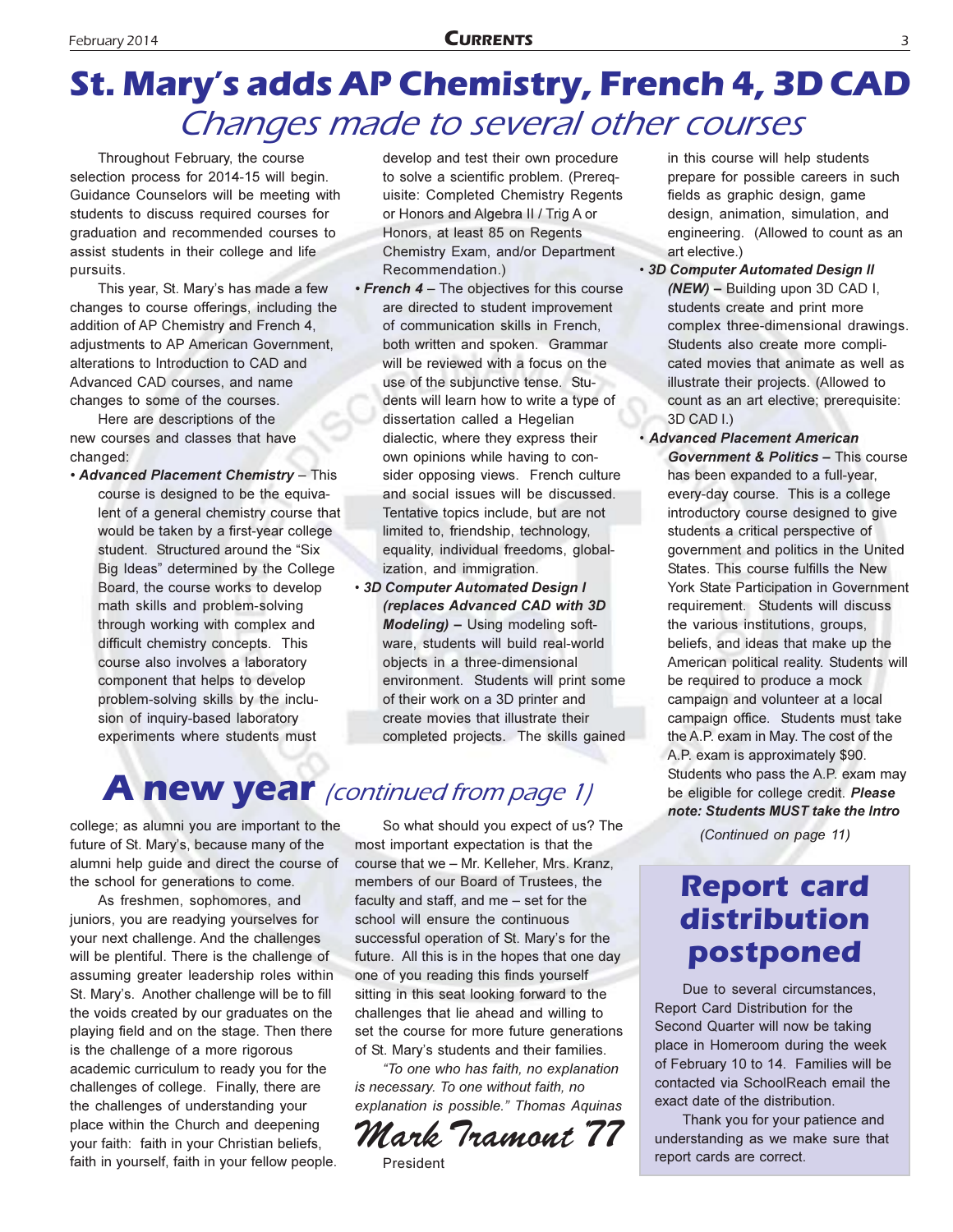St. Mary's High School

**Counseling Corner** 

Sarah Neudeck (sneudeck@smhlancers.org) • 683-2349 • Jamie Whitwood (jwhitwood@smhlancers.org) Counselor to Classes of 2015 & 2017 Counselor to Classes of 2014 & 2016

## Foreign languages benefits in many ways

Many students consider foreign language courses as something they must take to earn a diploma. Very few see the many benefits of learning to speak another language. Here are some facts to share with your teen:

- · Students who study a foreign language tend to do better with their native language. For Englishspeaking students, a new lanquage sharpens English vocabulary, grammar, and writing skills.
- · Foreign languages improve memory. They offer practice in speaking and listening.
- When students study a foreign language, they are preparing themselves for the world outside of school. They are exposed to

another culture and its traditions. . Those who learn another language

- often have a wider choice of careers than those who don't. Here are a few ways to help your teen succeed in a foreign language course:
- Ask him to teach you a few simple phrases. Use them around the house
- · Stay involved in his homework. Ask your teen how he is doing at least once week
- . Look for news and TV stories about the country whose language he is studying.
- . Go to the library and check out videos, music, and books in the language.
- Look for festivals and cultural events related to the language he is

## **Reading comprehension** can be challenging

In high school, students are presented with increasingly complex and specialized material. Reading a high school textbook requires serious concentration.

Your teen has finally finished reading a chapter in a textbook. She closes the book. Yes, she read it. But did she comprehend it?

Here are some questions your teen can ask herself after she reads to check her comprehension:

- What are the main ideas presented in the chapter?
- What are the supporting details for these ideas?
- How do these ideas compare with what I've learned in the past?
- Do I understand the conclusions presented in the chapter? If your teen cannot answer ques-

tions like these, she may need to read textbooks in a different way. Here is a three-step system for her to try:

- Preview the text. Flip through the chapter before doing a careful read. Look at headings, photos, and words in bold or italics. Skim through the questions at the end of the chapter.
- · Read the chapter carefully. Take notes on critical information. Read difficult sections a few times.
- Answer the questions at the end of the chapter. If she can't answer them thoroughly, your teen should continue reviewing the chapter until she can.

Reprinted with permission from the February 2014 issue of Parents Still make the difference!® (High School Edition) newsletter, Copyright © 2014 The Parent Institute®, a division of NIS, Inc. Source: E. Wilson, Reading at the Middle and High School Levels, Educational Research Service.

studying. Make plans to attend one together.

February 2014

Reprinted with permission from the February 2014 issue of Parents Still make the difference!® (High School Edition) newsletter. Copyright © 2014 The Parent Institute®, a division of NIS, Inc.

### Make time for conversation

Teens sometimes act like they wish parents would just go away. But studies have shown that teens actually want to spend time with their parents and those who do tend to earn better arades!

Here are some ways you can be sure to build in more time for talking with your teen:

- Eat dinner together. Turn off phones and the TV. And don't argue mealtime should be relaxing and fun for everyone.
- · Talk while you drive. It's a known fact that teens are more likely to talk to you if they don't also have to look at

(Continued on page 5)

#### **Set effective** consequences

Setting consequences is an important part of discipline. They show your teen that his actions carry results.

Experts agree that consequences are most effective when they are:

• Natural. The best consequences happen naturally. Example: Your teen doesn't do his homework. Natural consequence: He earns a bad grade. However, when a natural consequence threatens your teen's safety, don't let it happen.

(Continued on page 5)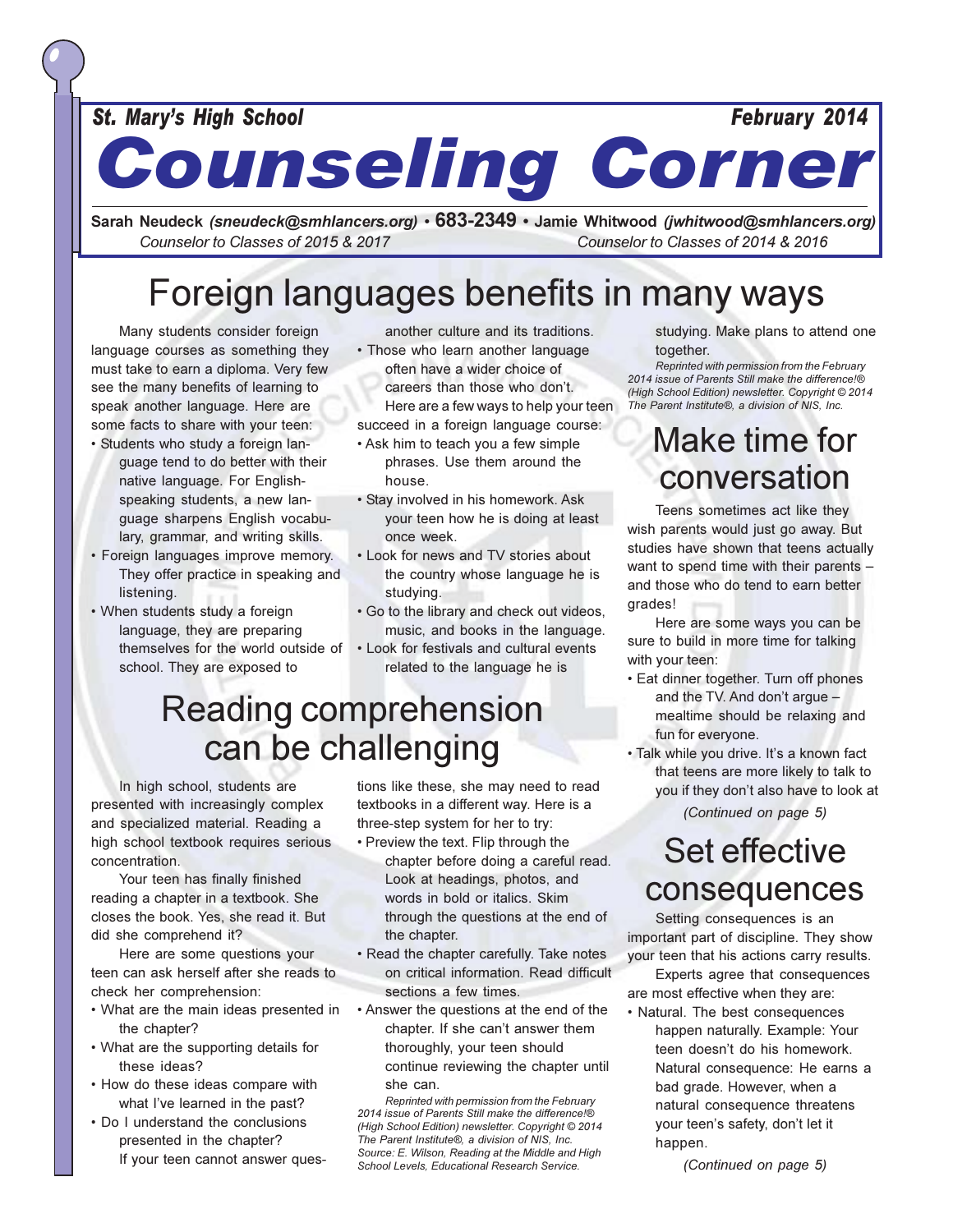## **Spirit Week 2014 - February 24-28**

Now that January exams are wrapping up and the second semester has begun, St. Mary's will take time for a little fun as the school celebrates Spirit Week during the week of February 24 to 28. Sponsored by Student Senate, the week

will combine special dress and fun events to hopefully lift school spirit during the cold of winter.

A highlight of the week will be the return of Mr./Miss Lancer Competition, taking place on Wednesday, Feb. 26.

Through a series of events, special dress, and interviews, St. Mary's will crown the individuals who are the most spirited St. Mary's Lancers.

Here complete schedule for Spirit Week 2014:

| Monday, Feb. 24                                          | Tuesday, Feb. 25                                            | Wednesday, Feb. 26 Thursday, Feb. 27                              |                                                                              | Friday, Feb. 28                                                                       |  |
|----------------------------------------------------------|-------------------------------------------------------------|-------------------------------------------------------------------|------------------------------------------------------------------------------|---------------------------------------------------------------------------------------|--|
| <b>Dress</b><br>'Merica Monday<br>(Red, White, & Blue or | <b>Dress</b><br>Twin, Triplet Tuesday<br>(dress the same as | <b>Dress</b><br>Sports Day Wednesday<br>(wear clothes of favorite | <b>Dress</b><br>Travel the World Thursday<br>(wear colors of country         | <b>Dress</b><br>Lancer Fan Day<br>Pride Dav                                           |  |
| Armed Forces; no jeans)<br><b>Schedule</b><br>Regular    | someone else; jeans are<br>allowed)<br><b>Schedule</b>      | sports teams; no jeans)<br><b>Schedule</b><br>Regular             | assigned to each class;<br>no jeans)<br><b>Schedule</b>                      | (regular Pride Day dress<br>code; no jeans)<br><b>Schedule</b>                        |  |
|                                                          | Regular                                                     | Event<br>Mr./Miss Lancer<br>Competition - 7pm                     | <b>PM Assembly Schedule</b><br>Event<br><b>Class Competition</b><br>Assembly | Ext. HR / PM Liturgy<br><b>Events</b><br><b>Class Meetings</b><br>Spirit Week Liturgy |  |
|                                                          |                                                             |                                                                   |                                                                              |                                                                                       |  |

## **Campus Ministry** Holy God, we praise Thy name!

Exodus 20:7 reads "You shall not take the name of the Lord, your God, in vain." God's name is to be respected and revered for it is powerful and potent.

In past times, using God's name in vain referred to taking an oath deceptively, promising a vow unfaithfully, or expressing belief about God contemptuously.

Today, little has changed. In courtrooms, some witnesses swear on the Bible "to tell the truth...so help me God," and then proceed to perjure themselves. We use expressions like "honest to God" or "I swear to God" and then proceed to lie or tell "half-truths." We invoke God's name to verify and justify our dishonest acts and speech.

The word "vain" comes from the Latin vanus meaning empty. It refers to the expressions so common in everyday language that have become empty of the truth. To use God's name in vain (probably habitually) is a sign of disrespect and ignorance. It is empty of the respect, praise, and thanksgiving critical for our faith relationship.

Why is it that we call to God in anger rather than praise; in frustration rather than thanksgiving; in disappointment rather than confession?

Moses was the first to know God's name as Yahweh; it was the early Church who recognized God's name as Jesus; it is our privilege to know God's name as Holy Spirit.

In parishes throughout the country, Holy Name Societies seek to have God's name held holy and respected, and it's our task as well

Benedicat vos omnipotens Deus.

#### **Conversation** (continued from page 4)

you. So take your teen with you when you head out to run an errand.

- Cook together. As a bonus, your teen will learn how to prepare favorite foods.
- Do a project together. Paint a room, organize a closet, or clean out the garage.
- Volunteer together. Select a cause you both care about.
- Rent a movie. Watch it together. Then talk about it.
- Take a nature walk or go on a hike together.
- . Ask your teen to teach you how to do

something.

• Make an appointment to spend time with your teen once a month.

Reprinted with permission from the February 2014 issue of Parents Still make the difference!® (High School Edition) newsletter. Copyright © 2014 The Parent Institute®, a division of NIS, Inc.

#### Consequences (continued from page 4)

- Related. The consequence should relate directly to what your teen did. Example: Your teen comes home with an empty gas tank - again. The rule is to fill the tank before returning the car. Related consequence: He can't use the car for one week.
- · Reasonable. Example: Your teen comes home after curfew. Reasonable

consequence: He has to stay home next Saturday night. Not reasonable: He's grounded for two months.

Reprinted with permission from the February 2014 issue of Parents Still make the difference!® (High School Edition) newsletter. Copyright © 2014 The Parent Institute®, a division of NIS, Inc. Source: S. Borowitz and A. Siegler, When We're in Public, Pretend You Don't Know Me: Surviving Your Daughter's Adolescence So You Don't Look Like an Idiot and She Still Talks to You. Warner Books. Inc.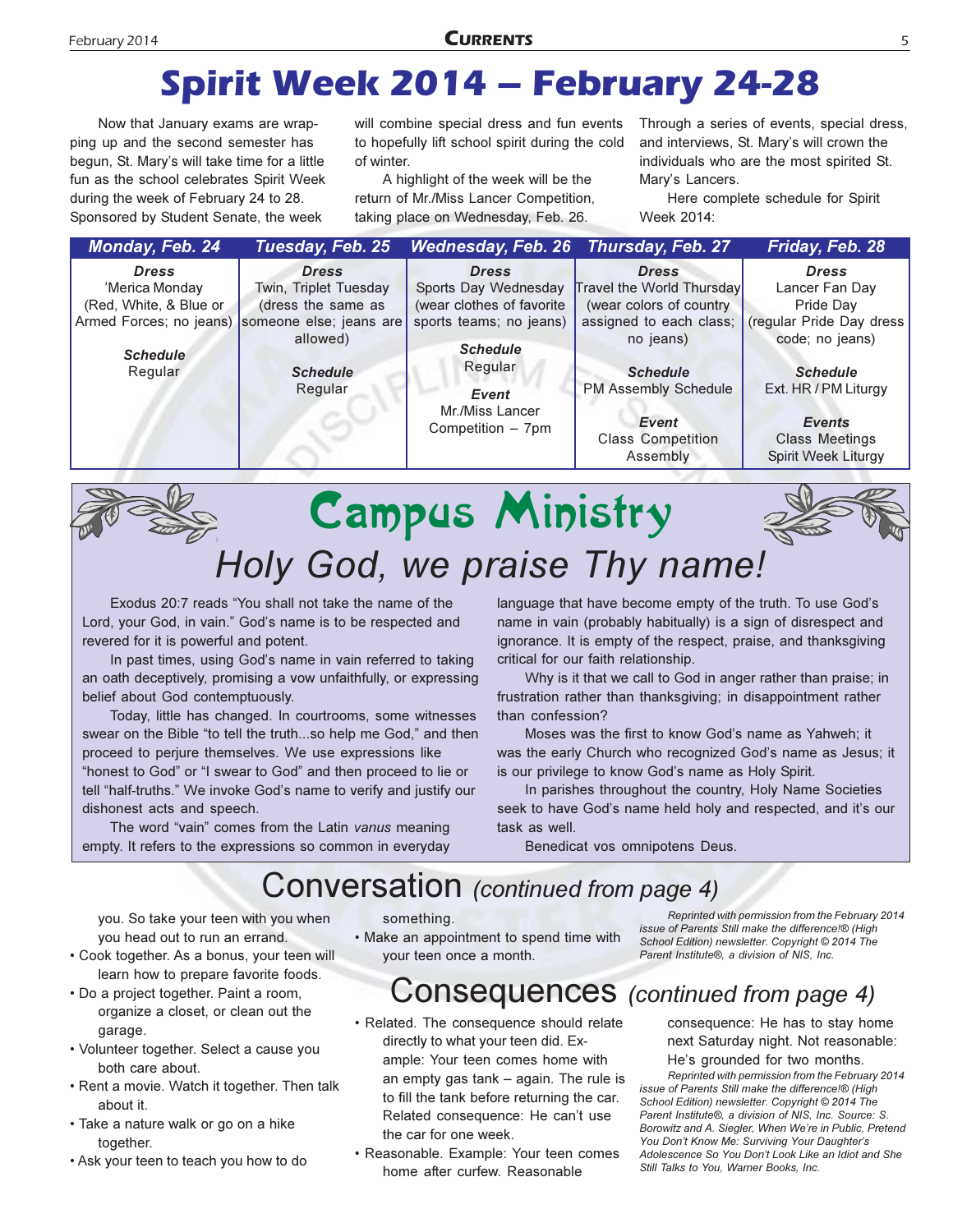## **Cast of Footloose announced** Tickets go on sale Monday, March 3

Following auditions during the first week back from Christmas Break (interrupted a couple of times by snow days). the directors of this year's Spring Musical had the hard time of selecting the cast for the production of Footloose.

Congratulations to the following who have been chosen to be a part of the cast:

**Ren McCormack - Matthew** Wrobel

> Ariel Moore - Victoria Powell Rev. Shaw Moore - Alexander Hokai Vi Moore - Samantha Cousineau **Willard Hewitt - Andrew Salamone** Ethel McCormack - Kayla Murphy **Chuck Cranston - Austin Klink** Rusty - Anna Heerdt Wes Warnicker - David Owczarczak Wendy Jo - Victoria Jankowski Jeter - Aaron Denz Urleen - Grace Fuller Bickle - Zachary Szpila Eleanore Dunbar - Julie Pijacki

Principal Harry Clark - Christopher Hoffman

Betty Blast - Jennifer Piskor Garvin - Nicholas Kobis Cowgirl Bobby Lee - Rebecca Hojna



Coach Dunbar - Eric Eggert Lyla - Sydney Mulkey Cop-Gary Li Lulu Warnicker - Chelsea Goldyn Dancers: Torey Adams, Asia Alexander, Marissa Dantonio, Alie Dequire, Mary Eddy, Helen Gibson, Rebecca Hojna, Kaitlyn Kowalewski, RiverLeigh Martinez, Jessica Michalski, Tia Piotrowski, Veronica Rozler, Alexandra Szpila, Regan Weiss, Emma Winiarski, Wynn Xu, Maya Zelaznv

Ensemble: Jennifer Baran, Lonnie

#### **Students win Olympiad medals**

Congratulations to the St. Mary's High School Science Olympiad team that recently took part in the regional competition held at Canisius College. Nearly 500 students representing 32 schools participated in the competition.

Special recognition goes to:

- Maya and Alexandra Zelazny 6th place medal in Boomilever event.
- Chelsea Goldyn and Erin Neidhart 6th place medal in Material Science.

The St. Mary's Science Olympiad team is under the direction of science teachers Mr. Phil Conner and Mr. Al Derrico.

## **He makes the save!**



Junior goalie **Mason Smith**  $make a$ save in a recent game between the St. Mary's Lancers and the Amherst Tigers, St. Mary's went on to win the game 9-0.

Bowlds, Joelle Cianciosa, Jennifer Dudzinski, Laura Enzinna, Jenna Erwin, Allyson Fischer, Chelsea Goldyn, Samantha Grabski, Katrina Kenneweg, Marissa Loniewski, Gary Li, Harry Lu,

Leah May, Peter Marks, Aggie Milholland, Rachel Molino, Grace Pyszczek, Julie Sobczynski, Kristi Smith, Kaitlyn Tytka, Alexandra Zelazny

Tickets for the March 20, 21, and 22 performances of the spring musical Footloose will go on sale on Monday, March 3, at 7:30 a.m. in Mr. Kidder's Office (behind the Library).

Tickets are reserved seating only. No tickets will be sold before March 3.

The tickets cost \$8 for adults, \$7 for high school or college students, \$6 for children and senior citizens. A weekend pass for all three performances is also available at \$20 each (may not be all same seats).

More information is available by calling Mr. Kidder at 683-4824, ext. 215.

#### **Diocese seeks Easter Mass participants**

Daybreak TV of the Diocese of Buffalo has been asked again to provide Easter Sunday Mass nationally for ABC affiliates.

The Easter Sunday Mass will be pre-record on Saturday, March 8, at 10 a.m. at St. Joseph Cathedral, Delaware Avenue, Buffalo. The goal is to fill the cathedral with 800 people.

This Mass will feature the talents and good work of many people from the diocese. The Cathedral Choir and Brass will present the music.

"I hope you will join me to celebrate Easter (a little bit early and wearing your Easter finest!)," wrote Bishop Richard Malone, "and bring family, friends, or associates with you."

Because seating is limited, responses are needed by February 14. Please register online at www. daybreaktv.org or call 716-847-8745 to RSVP.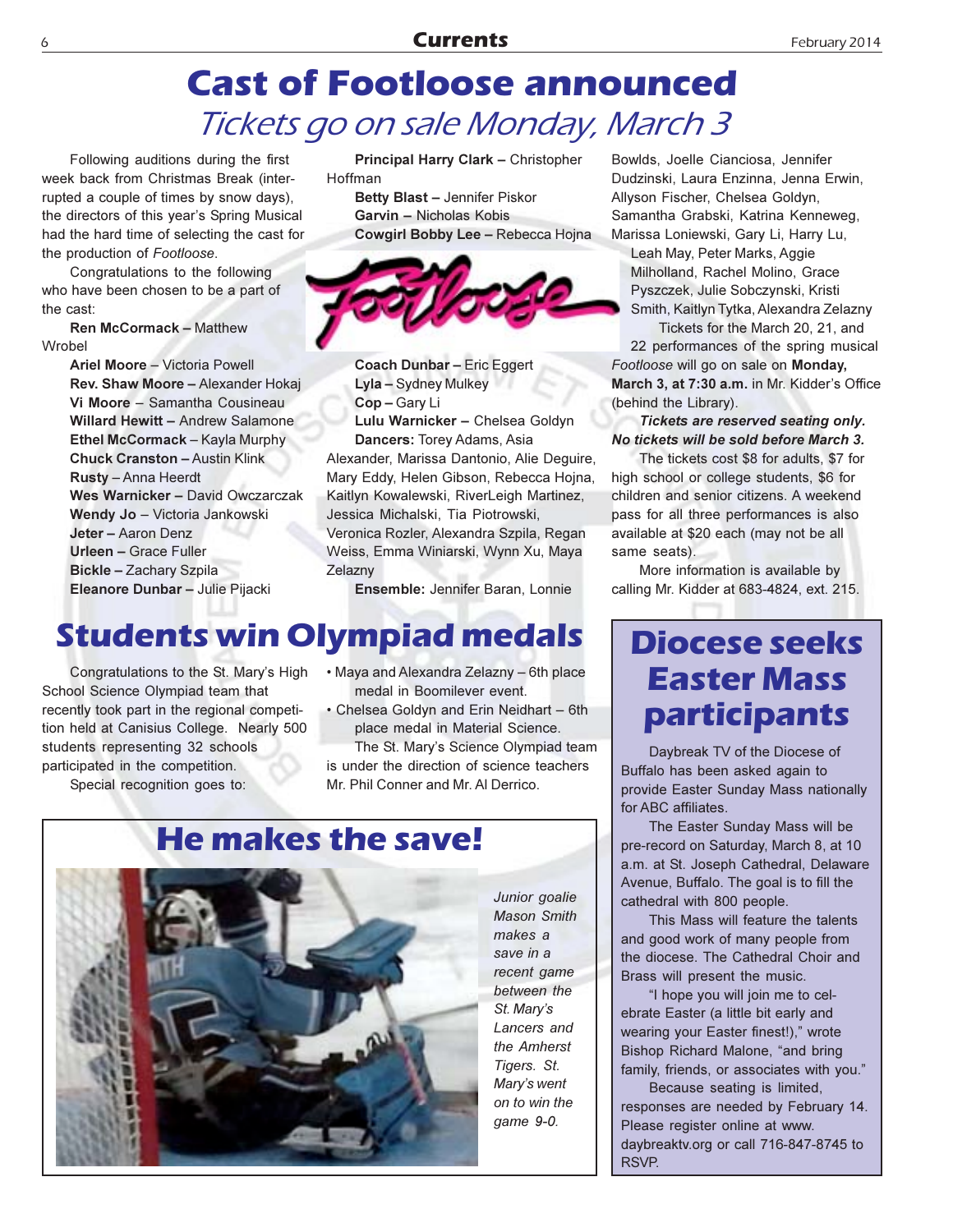## **Suggestions** wanted for **library books**

Every year, St. Mary's High School receives Title money through New York State for the purchase of new books for the school library.

Over the past few months, Mr. Kidder has been gathering new-book ideas from members of the Faculty, especially through the school's Curriculum Committee.

Mr. Kidder would also like to receive book suggestions from students and families.

Those who have ideas for books that should be considered for the St. Mary's library should send their suggestions (title and author) to Mr. Kidder at kkidder@smhlancers.org.

Suggestions should be made by Friday, Feb. 14, because the Administration will determine the final order over the Winter Break.

## **Lady Lancers battle Nichols**

The St. Mary's Women's Basketball Teams recently hosted the Nichols Vikings for a mid-day doubleheader on Monday, Jan. 20.

In the opening game, the Junior Varsity team, led by freshmen Haley Wipperman and Kathryn Vogl, defeated the

Nichols team 36-29.

In the varsity match-up, the Vikings came out on top, though the St. Mary's underclassmen showed that the future looks bright for the team, as sophomore Annie Hamilton and freshman Hannah Puffpaff led the Lady Lancer charge.



Senior Jakki Steck and freshman Hannah Puffpaff look for rebounds against Nichols.



Bring your paper to the bright green & yellow recycling bin Located behind St. Mary's High School near the football field

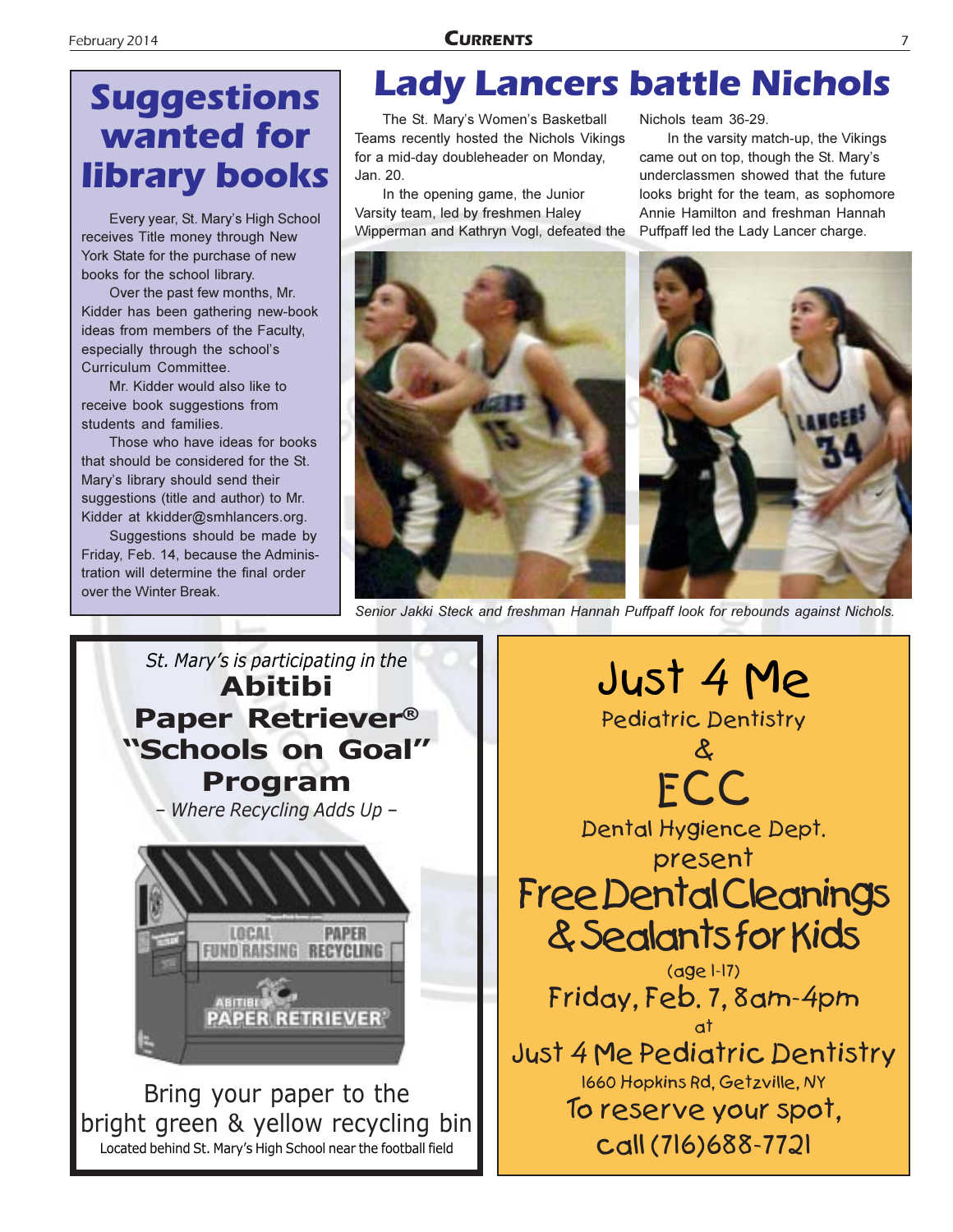#### **Currents**

#### - From the Health Office -

#### **Attention Spring Sport Athletes**

All athletes must have a current physical on file in the Health Office. In addition, prior to the start of tryouts or practice at the beginning of each season, a health history review for each athlete must be conducted.

Students interested in trying out for a spring sport must turn in Interval Health History Forms, completed by a parent/ guardian, to the Health Office/Main Office by February 13<sup>th</sup>. Failure to comply will result in not being able to start practice with the rest of the team.

The Pink Health Form will be available in the Health Office, the Counseling Office, the Main Office, and is also available on the school website under "Parents", and then the "Health" section.

#### **Physical Sign-up for 2014-15**

Every student playing a sport must have a current physical on file in the Health Office prior to the first tryout/practice date. Students wishing to have a school physical MUST sign up in the Health Office.

Students will NOT be automatically

signed up if they had a physical the previous year. The school physician will be here at St. Mary's on March 18th.

Additionally, any student who did not play a sport this year but is interested in playing a sport next school year, or anyone who is interested in getting a physical for working papers, needs to sign up for a physical with Mrs. Murphy in order to have a physical. THE DEADLINE TO SIGN UP IS MARCH 7TH.

If you have any questions, please call the school nurse, Mrs. Murphy, at 683-4824, ext. 220.



Lancer Parent Partnerghip

The Lancer Parent Partnership Fashion Show Committee will meet on Thursday, Feb. 27, at 6 p.m. in the St. Mary's High School Library. All are welcome to join the committee and assist with the planning.

This year's event, "Wrapped in Fashion", will be held on Thursday, April 3. at Salvatore's Italian Gardens Restaurant. Vendors confirmed to date include Mary Kay, Silpada, Au Naturel Boutique, and Thirty-One Gifts. Additional vendor tables and sponsorships are still available. Stores showcasing their fashions are Bridal Chateau. Men's Warehouse, Tuxedo Junction, TJ Maxx, Old Navy, PacSun, DEB, and Dress Barn.

As the Lancer Parent Partnership's only fundraiser, the event raises money for student scholarships, as well as parent networking socials and faculty and staff appreciation events. In addition to the nine departmental scholarships traditionally funded by the Lancer Parent Partnership, two addi-

tional scholarships will again be awarded this year to members of the Class of 2014 who exhibit strong leadership and extraordinary community service.

**Fashion Show updates** 

Those who are unable to attend the February meeting but would still like to help should e-mail Sandy Gibson at ekgib15@msn.com. There are many ways to help, including assisting with the models, decorating, and helping with admissions and raffles the night of the event.

Aspiring models can sign up online via the link on the St. Mary's web site. All students, faculty, staff, and alumni are welcome to model in the show. Students will receive 10 service hours for modeling and five hours if they would like to help on the night of the show.

The last day to sign up to model is Friday, Feb. 14. No exceptions! The online form will be turned off after this date.

Models will be contacted by Susan Szpila, model coordinator, to confirm

model information and to get fitting assignments after Winter Break.

The annual Fashion Show is a wonderful evening of fun, food, fashions, and fabulous prizes! Tickets are \$35 and include admission, a door prize ticket, a three-course dinner, and the show. Tables of 10 are available.

The event will also feature a special raffle, theme basket raffle, 50/50 split raffle, and a cash bar. Theme baskets will be on display during the spring musical, March 20-22. Admission tickets, special raffle tickets, and theme basket raffle tickets will be sold prior to each performance and during intermissions.

Tickets are available beginning March 3 through the School Office or may be purchased at one of the performances of Footloose.

Please invite your friends and family from outside the St. Mary's community and help us showcase this great event to benefit our students!

**Get your St. Mary's Stuff** at ...

MY **LOCKER** NE YOU DESIGN IT, WE MAKE IT, YOU WEAR IT."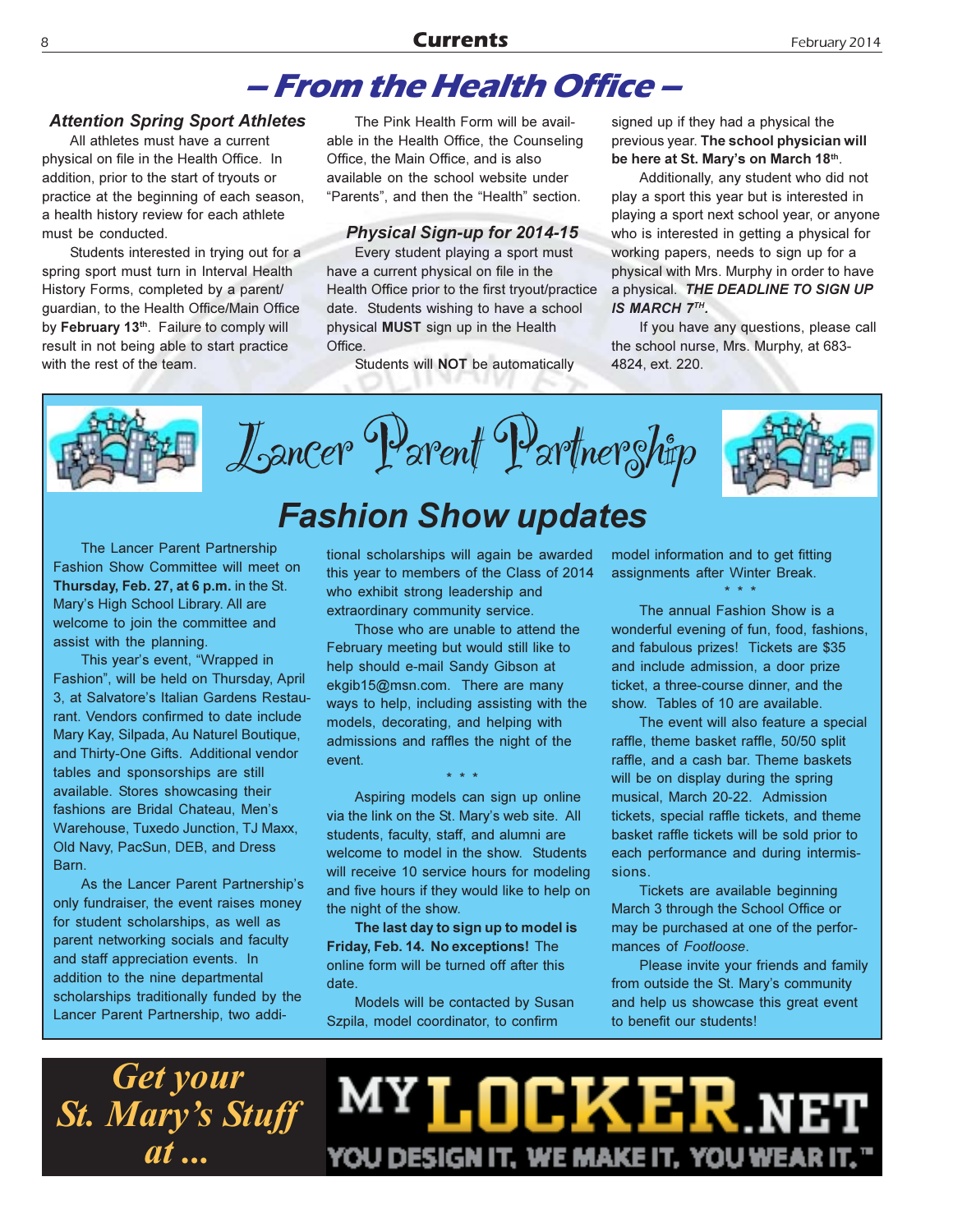## **Hockey team honors seniors**



The St. Mary's Hockey team recently honored the senior members of the team.

The seniors are Brett Helmbrecht (with parents Jeff & Robin), Collin Zelli (with parents Brian & Karen), and Grant Ziomek (with parents Bob & Joyce).

### **Girls' Lacrosse team** to hold Open Gyms



The St. Mary's Girls' Lacrosse team will be holding "Open Gym" sessions for any St. Mary's girls who are interested in playing Lacrosse.

The Open Gym is an opportunity for newcomers and experienced players, before the team's upcoming Spring season in the Msgr. Martin league.

The Open Gyms will be held:

- · Sat., Febuary 15, 10 a.m. to 12 noon
- · Sat., February 22, 9 to 11a.m.
- Sat., March 1, 10 a.m. to 12 noon For more information.

contact Coach Elwell at paul.elwell.jr@gmail.com or Coach Formato at jimformato@gmail.com.

#### **Open Gym Schedule** for Lady Lancer Softball Teams

· Saturday, Feb. 22-12:30-2:30pm

· More dates to come! Bring your glove & sneakers! Note - Tryouts begin Monday, March 3!

For information contact Coach Helak at 225-6924 or helak328@hotmail.com or Coach Whitwood at 683-2349 or jwhitwood@smhlancers.org

#### **December Lottery Calendar Winners**

|  | Dec. 1793 Sam Oakes \$50            |  |
|--|-------------------------------------|--|
|  | Dec. 2983  Elaine Stolarski  \$25   |  |
|  | Dec. 3264 Christine Hokaj  \$25     |  |
|  | Dec. 4 505 Ticket Unsold \$-        |  |
|  | Dec. 5184 Ticket Unsold \$-         |  |
|  |                                     |  |
|  |                                     |  |
|  |                                     |  |
|  | Dec. 9173 Ron Spring \$25           |  |
|  | Dec. 10 595 Ticket Unsold \$-       |  |
|  | Dec. 11 204  Mark Sheperd  \$25     |  |
|  | Dec. 12 202  Matt Jaracz  \$25      |  |
|  | Dec. 13 449 Ticket Unsold  \$-      |  |
|  | Dec. 14 501 Ania Gurnari  \$25      |  |
|  | Dec. 15 808 Daniel Dolinar  \$50    |  |
|  | Dec. 16 963 Russ Fuller  \$25       |  |
|  | Dec. 17 419 Ticket Unsold \$-       |  |
|  | Dec. 18 019  Pam Aquino  \$25       |  |
|  | Dec. 19 445 Ticket Unsold \$-       |  |
|  | Dec. 20 542 Ronald Heerdt \$25      |  |
|  | Dec. 21 117 Ticket Unsold \$-       |  |
|  | Dec. 22 210 Ticket Unsold \$-       |  |
|  | Dec. 23 584 Ticket Unsold \$-       |  |
|  | Dec. 24 482 Ticket Unsold \$-       |  |
|  | Dec. 25 314 David Fasolino \$25     |  |
|  | Dec. 26 329 Ticket Unsold \$-       |  |
|  | Dec. 27 291 Ticket Unsold  \$-      |  |
|  |                                     |  |
|  | Dec. 29 733 Ticket Unsold \$-       |  |
|  | Dec. 30 284 Antoinette Rzemek  \$25 |  |
|  | Dec. 31 388 Kelley Carlson \$25     |  |

## **Winter Sports Schedules**

#### **Women's Varsity Basketball**

Mon., Feb. 3, 6pm vs. Sacred Heart Wed., Feb. 5, 6:30pm @ Springville Sat., Feb. 8, 10:30am @ Mt. Mercy Sat., Feb. 15, 6pm vs. Christian Central Tues., Feb. 18, 7pm @ Niagara

Catholic Wed., Feb. 19, 6:30pm vs. Nardin

#### **Women's JV Basketball**

Mon., Feb 3, 4:30pm vs. Sacred Heart

Wed., Feb. 5, 5pm @ Springville Sat., Feb. 8, 9am @ Mt. Mercy Tue., Feb. 18, 5:30pm @ Niagara Catholic Wed., Feb. 19, 5:30pm v. Nardin

#### Men's Bowling

All Matches begin at 3:35pm at **Thruway Lanes** Tue., Feb. 4, vs. Park<br>Thurs., Feb. 6, All-Catholics

#### Wrestling

Tues., Feb. 4, 6pm vs. Gow Wed., Feb. 5, 6pm vs. Canisius Sun., Feb. 9, All-Catholics Fri., Feb. 14, State Tournament Sat., Feb. 15, State Tournament

#### **Men's Varsity Basketball**

Tues., Feb. 4, 6:30pm @ O'Hara Thur., Feb. 6, 7:30pm @ Nia. Cath. Sat., Feb. 8, 3:30pm vs. Nichols Tues., Feb.11, 6:30pm @ Park Wed., Feb. 12, 7:30pm @ Fredonia Fri., Feb. 14, 7:30pm vs. Canisius Sun, Feb. 16, 3pm @ St. Francis Tues., Feb. 18, 5:30pm @ St. Joe's

#### Men's JV Basketball

Tue., Feb. 4, 5pm @ O'Hara Thur., Feb. 6, 6pm @ Nia. Cath. Sat., Feb. 8, 2pm vs. Nichols Wed., Feb. 12, 6pm @ Fredonia Fri., Feb. 14, 6pm vs. Canisius Tues., Feb. 18, 4pm @ St. Joe's

#### Freshmen Basketball

Sat, Feb. 1, 11am vs. Jamestown Mon., Feb. 3, 4pm @ St. Joe's

#### **Hockey**

Sun., Feb. 2, 3:30pm vs. St. Francis (Holiday Twin Rinks) Tues., Feb. 4, 3:45pm vs. Timon

- (Cazenovia Park) Thur., Feb. 6, 7pm vs. Amherst
- (Northtown Center) Sat., Feb. 8, 8:35pm @ North Tonawanda (Hockey Outlet)

#### **Women's Bowling**

Tue., Feb. 4, 3:45pm, All-Catholics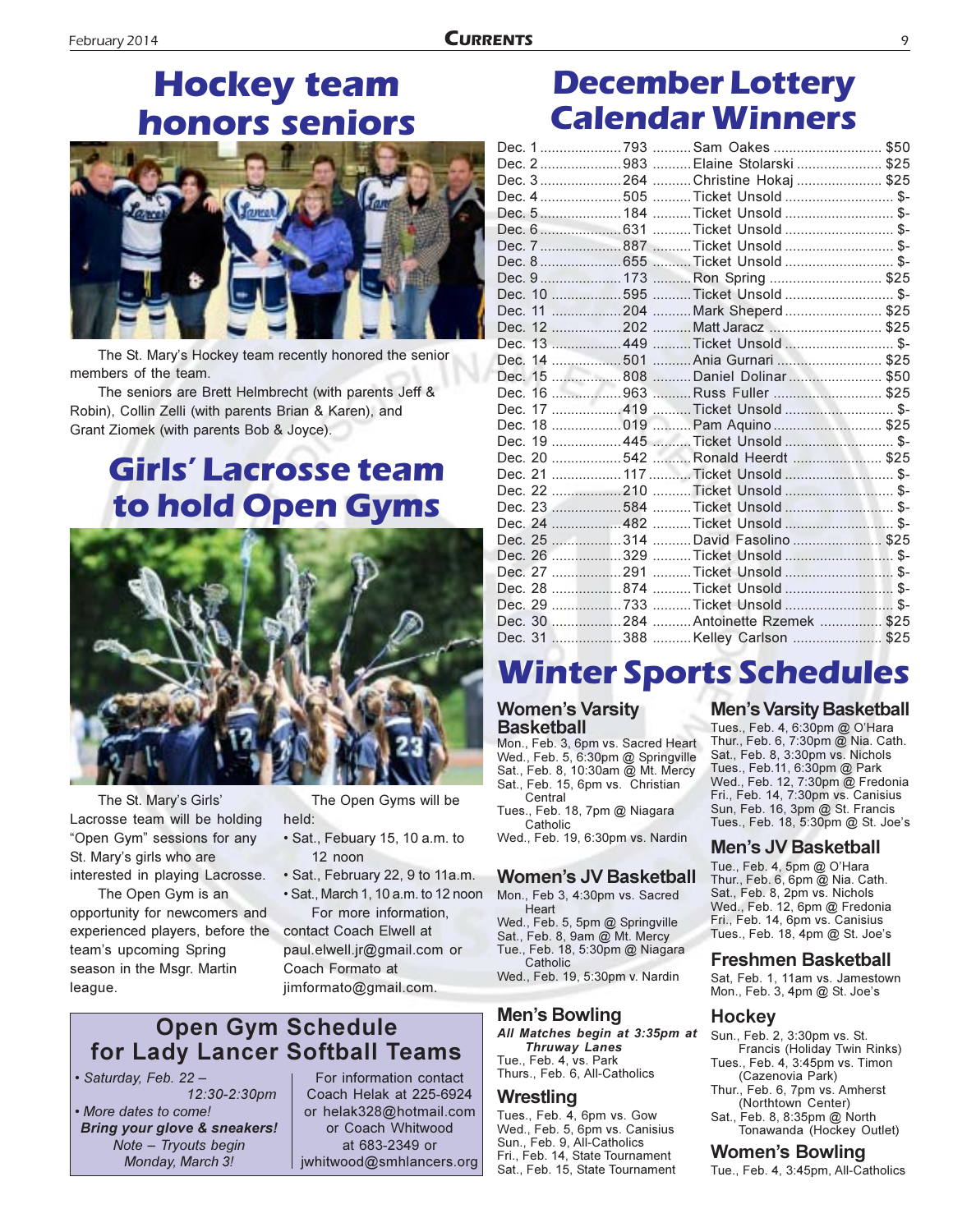#### **Health Corner February is Heart Health Awareness Month**

**By Emily Cavallari '14 Healthy Lifestyles Club** 

February is Heart Health Awareness month. According to the American Heart Association, heart disease is the leading cause of death in the United States: about 600,000 Americans die from heart disease each year, or, to put it another way, it causes one in every four deaths.

Heart disease, or atherosclerosis, occurs when deposits of cholesterol and other cellular waste products build up in the inner linings of the heart's arteries. This causes blockage of the arteries and prevents blood from reaching the heart. This starves the heart of oxygen.

Risk factors of heart disease include smoking, age, gender, family history, weight, cholesterol levels, and high bloodpressure. People over age 65, men, and smokers have a higher risk of heart disease than their counterparts.

Symptoms include chest pain, shortness of breath, heartburn, fatigue, and dizziness. If someone is complaining about the above symptoms, make them comfortable and call 911 immediately.

Prevention is the best way to protect oneself from Heart Disease. Smoking is a major factor, so choose to be tobacco free. Maintaining healthy cholesterol levels can be achieved through a healthy diet plan and regular exercise. Lowering blood

pressure can also help prevent disease. It is recommended that those who are obese try to reduce weight as a means of prevention.

Choosing a healthy lifestyle is the best way to decrease your chances of heart disease. However, due to heredity, choosing a healthy lifestyle may not be enough. So, there are medications that a doctor can prescribe to reduce risk of disease.

Heart disease is an extremely harmful even deadly disease that can be often prevented.

For more information on Heart Disease visit The American Heart Association at www.heart.org.

|                                                                                                                                          |                                                                                                                        |                                                                                                                        | We serve education everyday through healthy choices                                                                 |                                                                                                                      |                                                                                                       |
|------------------------------------------------------------------------------------------------------------------------------------------|------------------------------------------------------------------------------------------------------------------------|------------------------------------------------------------------------------------------------------------------------|---------------------------------------------------------------------------------------------------------------------|----------------------------------------------------------------------------------------------------------------------|-------------------------------------------------------------------------------------------------------|
| <b>Breakfast-\$1</b>                                                                                                                     | <b>Monday</b>                                                                                                          | <b>Tuesday</b>                                                                                                         | <b>February 2014 Menu</b><br>Wednesday                                                                              | <b>Thursday</b>                                                                                                      | <b>Friday</b>                                                                                         |
| Reduced-25¢                                                                                                                              |                                                                                                                        |                                                                                                                        |                                                                                                                     |                                                                                                                      |                                                                                                       |
| Bagels, cream cheese,<br>assorted cereal, muffin,<br>juice, milk, fresh fruit<br>Served Every Day<br>7:15-7:45 p.m.<br>A la carte items: | 3<br>Stuffed-crust pizza,<br>Romaine salad.<br>carrots, apple<br>sauce, pears,<br>tater tots, milk                     | 4<br>Cheeseburger on<br>roll. lettuce salad.<br>tomatoes, green<br>beans, oven fries,<br>apple sauce, milk             | 5<br>Chicken nuggets,<br>mashed potatoes.<br>gravy, dinner roll,<br>peas & carrots.<br>fresh apples.<br>pears, milk | 6<br>Baked ziti with<br>meat sauce.<br>dinner roll,<br>Romaine salad.<br>steamed broccoli.<br>corn, peaches,<br>milk | 7<br>No School                                                                                        |
| Muffins $-60¢$                                                                                                                           | 10                                                                                                                     | 11                                                                                                                     | 12                                                                                                                  | 13                                                                                                                   | 14                                                                                                    |
| Pop Tarts $-60¢$<br>Orange Juice - 50¢<br>Milk $-50¢$<br>$Lunch - $3$                                                                    | Tacos, two 6-inch<br>wraps, meat,<br>cheese. lettuce.<br>salad, tomatoes,<br>salsa, seasoned<br>rice. fresh fruit.     | Sahlen's hotdogs,<br>whole grain roll,<br>baked beans.<br>corn, peaches,<br>pears, fries, milk                         | Chicken patty on<br>whole wheat roll.<br>mashed potatoes.<br>gravy, peas &<br>carrots. fresh<br>fruit. milk         | Sloppy Joe on roll,<br>hash brown<br>patty, green<br>beans, zucchini,<br>assorted fruit.<br>milk                     | Cheese ravioli.<br>sauce. Romaine<br>salad, dinner roll.<br>steamed<br>broccoli, mixed<br>fruit. milk |
| Reduced-25¢                                                                                                                              | milk                                                                                                                   |                                                                                                                        |                                                                                                                     |                                                                                                                      |                                                                                                       |
| Students may prepay for<br>lunch for one week or<br>more $-$ \$2.75 per day                                                              | 18<br>19<br>20<br>21<br>17<br>No School - Winter Break                                                                 |                                                                                                                        |                                                                                                                     |                                                                                                                      |                                                                                                       |
| All lunches include milk:                                                                                                                | 24                                                                                                                     | 25                                                                                                                     | 26                                                                                                                  | 27                                                                                                                   | 28                                                                                                    |
| White $-1%$<br>White - Fat Free<br>Chocolate - Fat Free<br>A la carte items:<br>Sandwiches $-$ \$1.50<br>Other items vary everyday!      | Tacos, two 6-inch<br>wraps, meat,<br>cheese. lettuce.<br>salad. tomatoes.<br>salsa, seasoned<br>rice, peaches,<br>milk | Spaghetti &<br>meatballs, whole<br>grain dinner roll,<br>Romaine salad<br>with Garbanzo<br>beans, apple<br>sauce, milk | Chicken tender sub<br>on roll, sweet<br>potato fries.<br>corn. broccoli.<br>mixed fruit. milk                       | Cheeseburger on<br>roll. baked<br>beans, green<br>beans, apple<br>sauce, milk                                        | Grilled cheese.<br>broccoli, carrots.<br>Romaine salad.<br>oven fries.<br>mixed fruit. milk           |

**EARN FREE SUPPLIES** Every time you give our School ID number when buying qualifying school supplies, St. Mary's receives credits equal to 5% of the qualifying purchases to use for Free Supplies! at OFFICE DEPOT

#### The School ID for St. Mary's High School is 70073221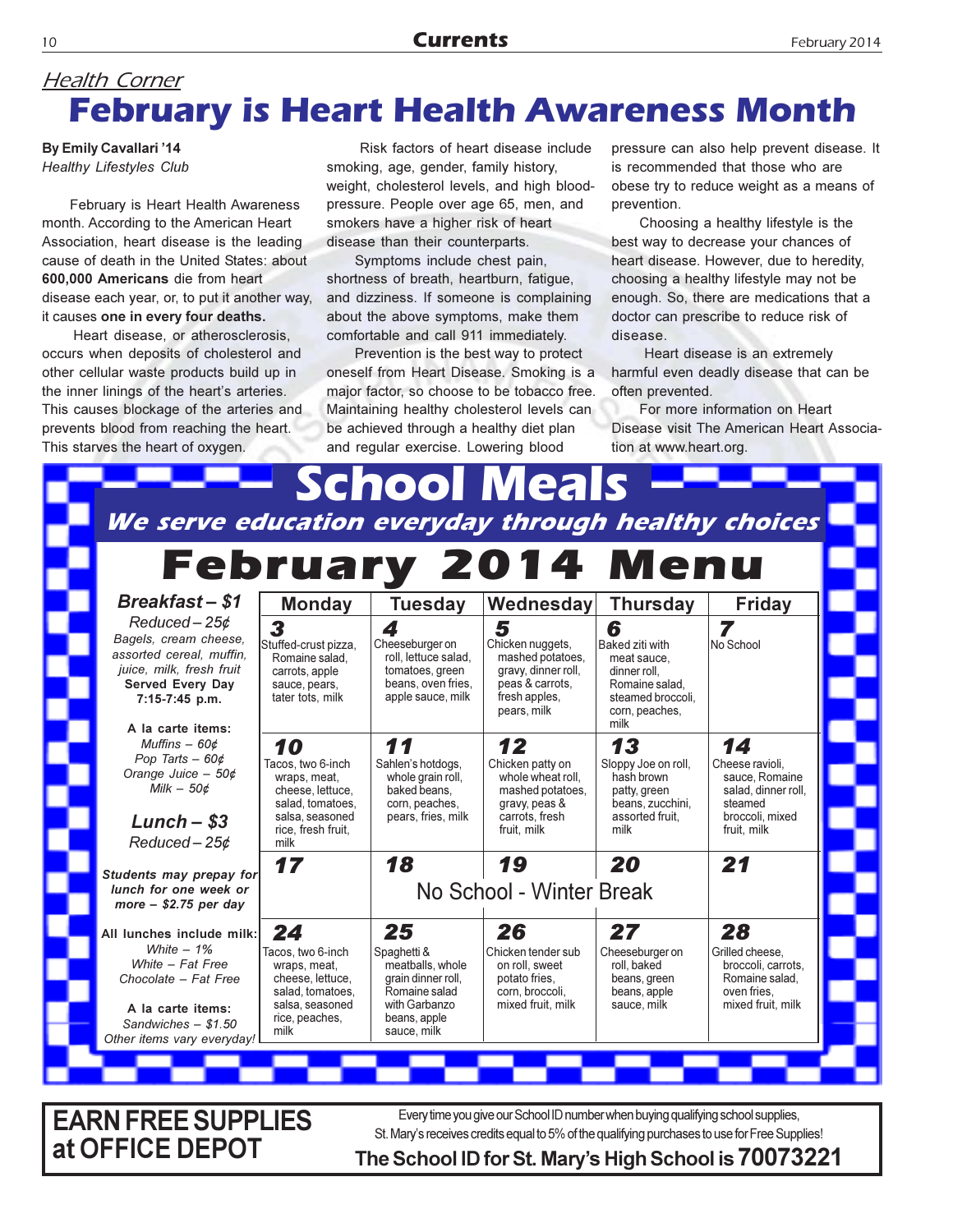#### **CURRENTS**

#### **Courses** (continued from page 3)

to Economics online course over the summer: more information is available from Social Studies Department. (Prerequisite: Based on department recommendation and/or approval.)

- Advanced chemistry has been renamed **Forensic Science.**
- Introduction to Journalism has been renamed Modern Media: Journalism.

#### Social Media, and Beyond.

• Geometry II B has been renamed Math II B.

. Algebra II B has been renamed Math III В.

The Course Catalog, with a complete listing of all classes, will be available soon on the St. Mary's website. Questions regarding courses should be directed to the students' guidance counselors.

#### **Break Hours**

During the Winter Break, the St. Mary's High School office will be have the following hours:

- Monday, Feb. 17 Closed
- Tuesday, Feb. 18 9 a.m. to noon
- Wednesday, Feb.  $19 9$  a.m. to noon
- Thursday, Feb. 20 9 a.m. to noon
- · Friday, Feb. 21 Closed School resumes Monday, Feb. 24.

## **February 2014 Calendar**

| <b>Sunday</b>                                         | <b>Monday</b>                                                                                                                                                                   | <b>Tuesday</b>                                                                                                                                                                                                                          | Wednesday                                                                                                                                                                       | <b>Thursday</b>                                                                                                                                                                                                                           | <b>Friday</b>                                                                                                                                                                                              | <b>Saturday</b>                                                                                                                                   |
|-------------------------------------------------------|---------------------------------------------------------------------------------------------------------------------------------------------------------------------------------|-----------------------------------------------------------------------------------------------------------------------------------------------------------------------------------------------------------------------------------------|---------------------------------------------------------------------------------------------------------------------------------------------------------------------------------|-------------------------------------------------------------------------------------------------------------------------------------------------------------------------------------------------------------------------------------------|------------------------------------------------------------------------------------------------------------------------------------------------------------------------------------------------------------|---------------------------------------------------------------------------------------------------------------------------------------------------|
|                                                       |                                                                                                                                                                                 |                                                                                                                                                                                                                                         |                                                                                                                                                                                 |                                                                                                                                                                                                                                           |                                                                                                                                                                                                            | FreshBB vs.<br>Jamestown 11am                                                                                                                     |
| $\overline{\mathbf{2}}$                               | 3-C Day                                                                                                                                                                         | 4-D Day                                                                                                                                                                                                                                 | $5-E$ Day                                                                                                                                                                       | 6-F Day                                                                                                                                                                                                                                   | $\overline{7}$                                                                                                                                                                                             | 8                                                                                                                                                 |
| Hockey vs. St.<br>Francis 3:30pm                      | <b>Student Senate</b><br>2:30 <sub>pm</sub><br>Incoming Freshmen<br><b>Registration Night</b><br>6-8pm<br>FreshBB@ St. Joe's<br>4pm<br><b>WBB</b> vs. Sacred<br>Heart 6, 7:30pm | Curriculum<br>Committee 2:30pm<br><b>MBowl vs. Park</b><br>3:30 <sub>pm</sub><br><b>WBowl-All-Catholics</b><br>$3:45$ pm<br>Hockey vs. Timon<br>3:45 <sub>pm</sub><br>MBB @ O'Hara 5,<br>6:30 <sub>pm</sub><br>Wrestling vs. Gow<br>6pm | <b>SEEK Meeting</b><br>2:30pm<br>WBB @ Springville 5.<br>6:30 <sub>DP</sub><br>Wrestling vs.<br>Canisius 6pm                                                                    | Jeans Day<br><b>Weekly Mass</b><br>7:30am in Chapel<br>No Afterschool<br><b>Activities</b><br><b>MBowl-All-Catholics</b><br>3:30 <sub>pm</sub><br>MBB @ Niagara<br>Catholic 6, 7:30pm<br>Hockey vs. Amherst<br>7pm<br><b>Jeans</b><br>Day | No School for<br>students<br>Faculty/Staff<br>Inservice<br>Lancer Auction 6pm<br><b>No School</b><br>for Students                                                                                          | <b>ACT Testing Day</b><br>WBB @ Mt. Mercy 9,<br>10:30am<br><b>MBB</b> vs. Nichols<br>2.3:30 <sub>pm</sub><br>Hockey vs. North<br>Tonawanda 8:35pm |
| 9                                                     | 10-A Day                                                                                                                                                                        | $11-B$ Day                                                                                                                                                                                                                              | 12-C Day                                                                                                                                                                        | $13-D$ Day                                                                                                                                                                                                                                | $14-E$ Day                                                                                                                                                                                                 | 15                                                                                                                                                |
| <b>Wrestling All</b><br>Catholics                     | <b>Student Senate</b><br>2:30 <sub>pm</sub><br><b>Grammar School</b><br><b>Basketball</b><br><b>Tournament</b>                                                                  | NHS Meeting 2:30pm<br><b>Grammar School</b><br><b>Basketball</b><br>Tournament<br>VarMBB @ Park<br>6:30pm                                                                                                                               | <b>Campus Ministry</b><br>Meeting 7:30am<br>Principal's Ad Board<br>2:30 <sub>pm</sub><br>Grammar School<br>Basketball<br>Tournament<br>MBB @ Fredonia 6,<br>7:30 <sub>pm</sub> | <b>Weekly Mass</b><br>7:30am in Chapel<br><b>NHS Tutoring</b><br>2:30pm in Library<br><b>Grammar School</b><br>Basketball<br>Tournament                                                                                                   | <b>Eucharistic Adoration</b><br><b>Grammar School</b><br>Basketball<br><b>Tournament</b><br>WBB @ Mt. Mercy<br>$4:30,6$ pm<br>MBB vs. Canisius 6,<br>7:30 <sub>pm</sub><br>Wrestling @ State<br>Tournament | Wrestling @ State<br><b>Toumament</b><br>VarWBB vs.<br><b>Christian Central</b><br>6pm                                                            |
| 16<br>MBB @ St. Francis<br>3pm                        | 17<br>No School<br><b>Mid-Winter Break</b><br><b>School Closed</b>                                                                                                              | 18<br>No School<br><b>Mid-Winter Break</b><br>Offices open 9am-<br>12noon<br>WBB @ Niagara<br>Catholic 5:30, 7pm<br>MBB @ St. Joe's 4,<br>5:30 <sub>pm</sub>                                                                            | 19<br>No School<br><b>Mid-Winter Break</b><br>Offices open 9am-<br>12noon<br>WBB vs. Nardin 5,<br>6:30pm                                                                        | 20<br>No School<br><b>Mid-Winter Break</b><br>Offices open 9am-<br>12noon                                                                                                                                                                 | 21<br>No School<br>Mid-Winter Break<br><b>School Closed</b>                                                                                                                                                | 22                                                                                                                                                |
|                                                       | <b>No</b><br><b>School</b>                                                                                                                                                      | <b>No</b><br><b>School</b>                                                                                                                                                                                                              | <b>No</b><br><b>School</b>                                                                                                                                                      | <b>No</b><br><b>School</b>                                                                                                                                                                                                                | <b>No</b><br><b>School</b>                                                                                                                                                                                 |                                                                                                                                                   |
| 23<br><b>Spirit Week</b><br>See page 5 for<br>details | $24-F$ Day<br><b>Student Senate</b><br>2:30pm                                                                                                                                   | $25-A$ Day                                                                                                                                                                                                                              | $26-B$ Day<br><b>Campus Ministry</b><br>Meeting 7:30am<br>Faculty/Staff Meeting<br>2:30 <sub>pm</sub><br>Mr./Miss Lancer<br>Competition 7pm                                     | 27-C Day<br>PM Assembly<br>Schedule (Spirit<br>Games)<br><b>Weekly Mass</b><br>7:30am in Chapel<br><b>NHS Tutoring</b><br>2:30pm in Library                                                                                               | 28-D Day<br>Ext HR / PM Liturgy<br>Schedule<br>(Class Meetings /<br>Spirit Week Liturgy)                                                                                                                   |                                                                                                                                                   |